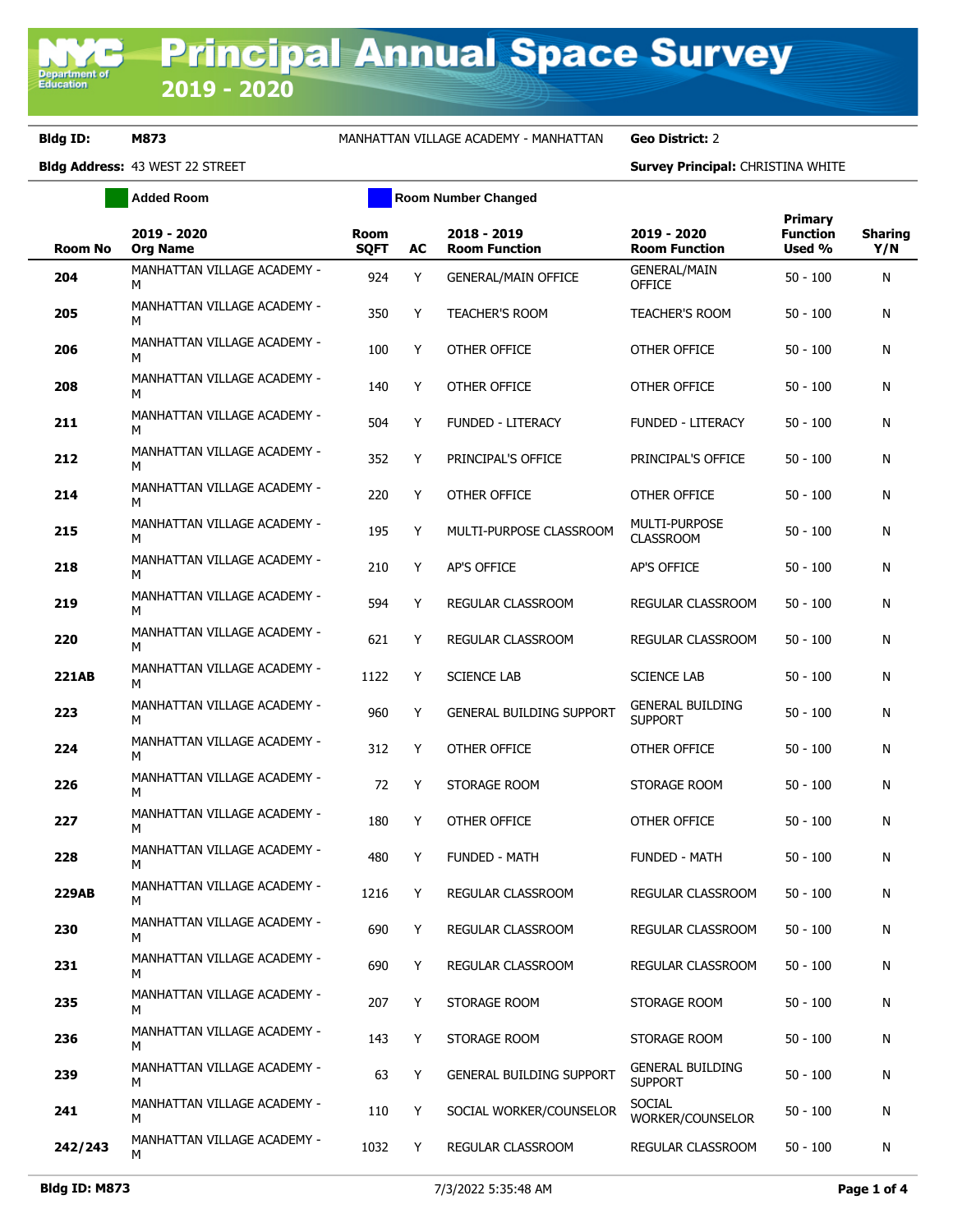**Bldg ID: M873** MANHATTAN VILLAGE ACADEMY - MANHATTAN **Geo District:** 2

**Bldg Address:** 43 WEST 22 STREET **Survey Principal:** CHRISTINA WHITE

|                | <b>Added Room</b>                |                            | <b>Room Number Changed</b> |                                       |                                              |                                      |                       |
|----------------|----------------------------------|----------------------------|----------------------------|---------------------------------------|----------------------------------------------|--------------------------------------|-----------------------|
| <b>Room No</b> | 2019 - 2020<br><b>Org Name</b>   | <b>Room</b><br><b>SQFT</b> | AC                         | 2018 - 2019<br><b>Room Function</b>   | 2019 - 2020<br><b>Room Function</b>          | Primary<br><b>Function</b><br>Used % | <b>Sharing</b><br>Y/N |
| 350            | MANHATTAN VILLAGE ACADEMY -<br>М | 234                        | Y                          | <b>RESOURCE ROOM</b>                  | <b>RESOURCE ROOM</b>                         | $50 - 100$                           | N                     |
| 351            | MANHATTAN VILLAGE ACADEMY -<br>М | 342                        | Y                          | <b>ART ROOM</b>                       | <b>ART ROOM</b>                              | $50 - 100$                           | N                     |
| 351A           | MANHATTAN VILLAGE ACADEMY -<br>М | 748                        | Y                          | MUSIC ROOM                            | <b>MUSIC ROOM</b>                            | $50 - 100$                           | N                     |
| 353            | MANHATTAN VILLAGE ACADEMY -<br>м | 592                        | Y                          | REGULAR CLASSROOM                     | REGULAR CLASSROOM                            | $50 - 100$                           | N                     |
| 354            | MANHATTAN VILLAGE ACADEMY -<br>М | 2450                       | Y                          | LIBRARY                               | LIBRARY                                      | $50 - 100$                           | N                     |
| 354A           | MANHATTAN VILLAGE ACADEMY -<br>М | 460                        | Y                          | REGULAR CLASSROOM                     | REGULAR CLASSROOM                            | $50 - 100$                           | N                     |
| 355            | MANHATTAN VILLAGE ACADEMY -<br>м | 180                        | Y                          | <b>MEDIA CENTER</b>                   | <b>MEDIA CENTER</b>                          | $50 - 100$                           | N                     |
| 356            | MANHATTAN VILLAGE ACADEMY -<br>м | 120                        | Y                          | STORAGE ROOM                          | STORAGE ROOM                                 | $50 - 100$                           | N                     |
| 357            | MANHATTAN VILLAGE ACADEMY -<br>м | 110                        | Y                          | OTHER OFFICE                          | <b>OTHER OFFICE</b>                          | $50 - 100$                           | N                     |
| 358            | MANHATTAN VILLAGE ACADEMY -<br>м | 154                        | Y                          | OTHER OFFICE                          | OTHER OFFICE                                 | $50 - 100$                           | N                     |
| 359            | MANHATTAN VILLAGE ACADEMY -<br>м | 56                         | Y                          | <b>GENERAL BUILDING SUPPORT</b>       | <b>GENERAL BUILDING</b><br><b>SUPPORT</b>    | $50 - 100$                           | N                     |
| 360            | MANHATTAN VILLAGE ACADEMY -<br>м | 540                        | Y                          | REGULAR CLASSROOM                     | REGULAR CLASSROOM                            | $50 - 100$                           | N                     |
| 361            | MANHATTAN VILLAGE ACADEMY -<br>м | 690                        | Y                          | REGULAR CLASSROOM                     | REGULAR CLASSROOM                            | $50 - 100$                           | N                     |
| 362AB          | MANHATTAN VILLAGE ACADEMY -<br>м | 1216                       | Y                          | <b>SCIENCE LAB</b>                    | <b>SCIENCE LAB</b>                           | $50 - 100$                           | N                     |
| 363            | MANHATTAN VILLAGE ACADEMY -<br>м | 500                        | Y                          | <b>FUNDED - MATH</b>                  | <b>FUNDED - MATH</b>                         | $50 - 100$                           | N                     |
| 364            | MANHATTAN VILLAGE ACADEMY -<br>м | 2750                       | Y                          | MULTI-PURPOSE NON<br><b>CLASSROOM</b> | <b>MULTI-PURPOSE NON</b><br><b>CLASSROOM</b> | $50 - 100$                           | N                     |
| 365            | MANHATTAN VILLAGE ACADEMY -<br>М | 156                        | Y                          | OTHER OFFICE                          | <b>OTHER OFFICE</b>                          | $50 - 100$                           | N                     |
| 370            | MANHATTAN VILLAGE ACADEMY -<br>м | 1190                       | Y                          | <b>SCIENCE LAB</b>                    | <b>SCIENCE LAB</b>                           | $50 - 100$                           | N                     |
| 371            | MANHATTAN VILLAGE ACADEMY -<br>м | 598                        | Y                          | REGULAR CLASSROOM                     | REGULAR CLASSROOM                            | $50 - 100$                           | N                     |
| 372            | MANHATTAN VILLAGE ACADEMY -<br>м | 648                        | Y                          | <b>REGULAR CLASSROOM</b>              | REGULAR CLASSROOM                            | $50 - 100$                           | N                     |
| 373            | MANHATTAN VILLAGE ACADEMY -<br>м | 238                        | Y                          | <b>RESOURCE ROOM</b>                  | <b>RESOURCE ROOM</b>                         | $50 - 100$                           | N                     |
| 381            | MANHATTAN VILLAGE ACADEMY -<br>м | 84                         | Y                          | STORAGE ROOM                          | STORAGE ROOM                                 | $50 - 100$                           | N                     |
| 382            | MANHATTAN VILLAGE ACADEMY -<br>м | 80                         | Y                          | GENERAL BUILDING SUPPORT              | <b>GENERAL BUILDING</b><br><b>SUPPORT</b>    | $50 - 100$                           | N                     |
| 383            | MANHATTAN VILLAGE ACADEMY -<br>м | 56                         | Υ                          | GENERAL BUILDING SUPPORT              | <b>GENERAL BUILDING</b><br><b>SUPPORT</b>    | $50 - 100$                           | N                     |
| 384            | MANHATTAN VILLAGE ACADEMY -<br>м | 243                        | Y                          | GENERAL BUILDING SUPPORT              | <b>GENERAL BUILDING</b><br><b>SUPPORT</b>    | $50 - 100$                           | N                     |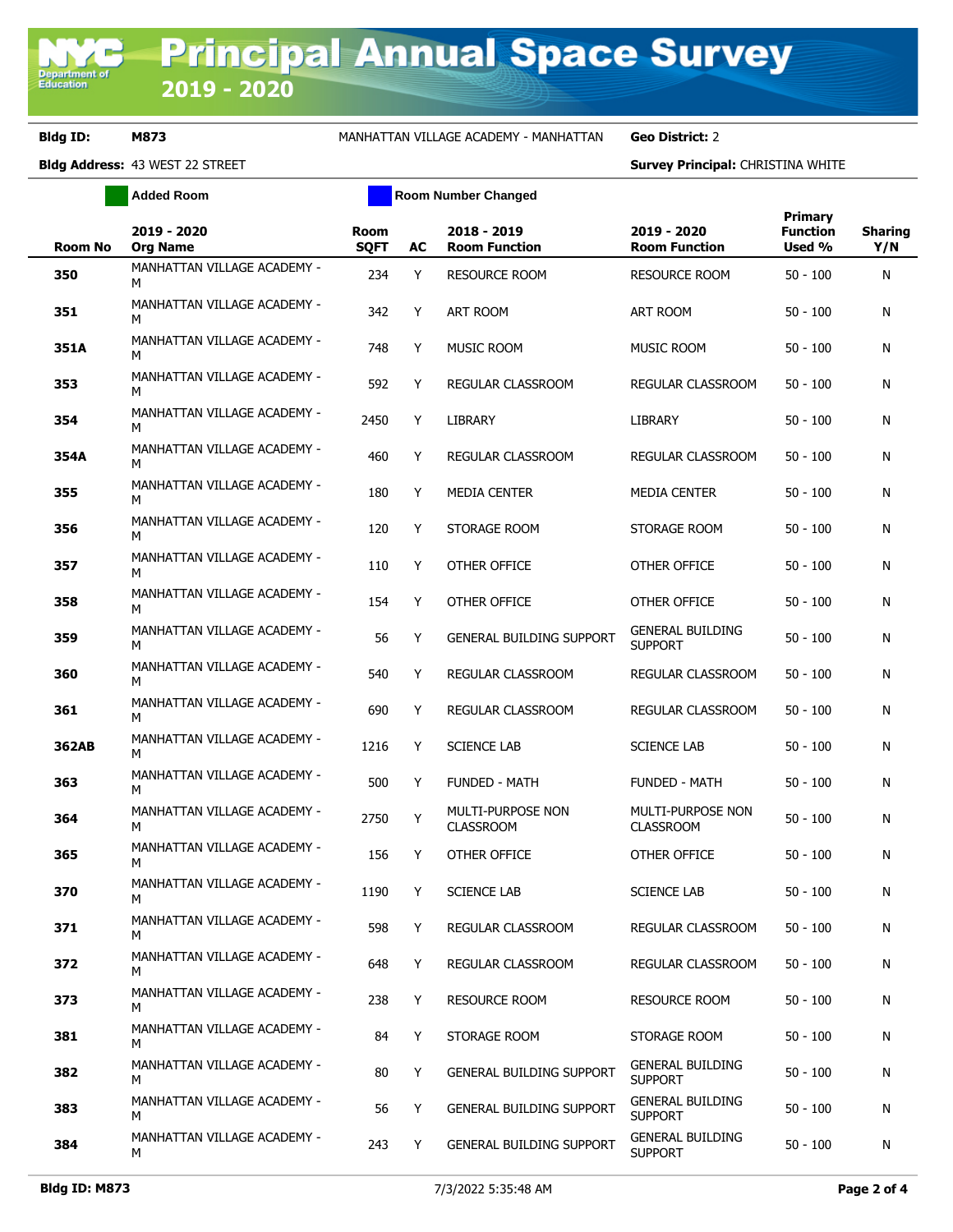**Department of**<br>Education

**Bldg ID: M873** MANHATTAN VILLAGE ACADEMY - MANHATTAN **Geo District:** 2

**Bldg Address:** 43 WEST 22 STREET **Survey Principal:** CHRISTINA WHITE

|             | <b>Added Room</b>                                                                                                                                                                                                                                                                                                            | <b>Room Number Changed</b> |     |                                     |                                     |                                             |                       |
|-------------|------------------------------------------------------------------------------------------------------------------------------------------------------------------------------------------------------------------------------------------------------------------------------------------------------------------------------|----------------------------|-----|-------------------------------------|-------------------------------------|---------------------------------------------|-----------------------|
| Room No     | 2019 - 2020<br><b>Org Name</b>                                                                                                                                                                                                                                                                                               | Room<br><b>SQFT</b>        | AC. | 2018 - 2019<br><b>Room Function</b> | 2019 - 2020<br><b>Room Function</b> | <b>Primary</b><br><b>Function</b><br>Used % | <b>Sharing</b><br>Y/N |
| 386         | MANHATTAN VILLAGE ACADEMY -<br>м                                                                                                                                                                                                                                                                                             | 65                         |     | OTHER OFFICE                        | OTHER OFFICE                        | $50 - 100$                                  | N                     |
| <b>HEAT</b> | MANHATTAN VILLAGE ACADEMY -<br>м                                                                                                                                                                                                                                                                                             | 52                         |     | <b>GENERAL BUILDING SUPPORT</b>     | GENERAL BUILDING<br><b>SUPPORT</b>  | $50 - 100$                                  | N                     |
| <b>SC</b>   | MANHATTAN VILLAGE ACADEMY -<br>М                                                                                                                                                                                                                                                                                             | 2703                       |     | STUDENT CAFETERIA                   | STUDENT CAFETERIA                   | $50 - 100$                                  | N                     |
|             | How many hallway bathrooms for students are there in your building?                                                                                                                                                                                                                                                          |                            |     |                                     |                                     |                                             |                       |
|             | Are any of the student bathrooms being shared by multiple schools?<br>Are all the student bathrooms open throughout the day?<br>Please identify the number of non-instructional spaces, not reported above, being used for<br>instructional purposes, academic intervention services, or therapeutic or counseling services: |                            |     |                                     |                                     | N                                           |                       |
|             |                                                                                                                                                                                                                                                                                                                              |                            |     |                                     |                                     | Y                                           |                       |
|             |                                                                                                                                                                                                                                                                                                                              |                            |     |                                     |                                     | 0                                           |                       |
|             | Are any of those non-instructional spaces being shared?                                                                                                                                                                                                                                                                      |                            |     |                                     |                                     | N                                           |                       |